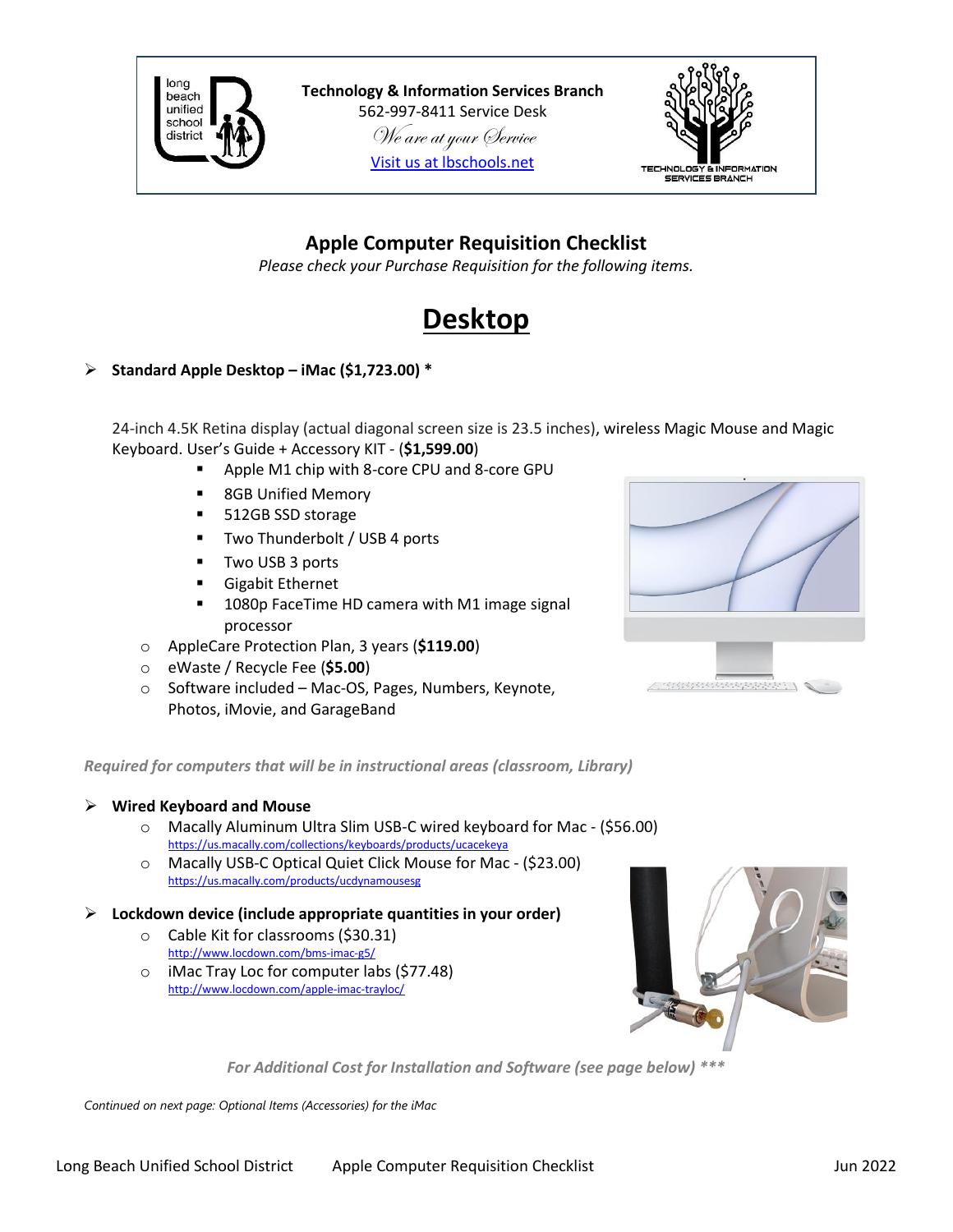- ➢ **External USB Optical drive, "Super Drive" (\$79.00)** *External drive to play and burn both CDs and DVDs.*
- ➢ **Adapters:**
	- o **Thunderbolt (USB-C) to HDMI Multiport (USB-C,HDMI,USB 3) Adapter (\$69.00)** *Connects your Mac to an LCD projector, or TV with an HDMI port\*\** <https://www.apple.com/shop/product/MJ1K2AM/A/usb-c-digital-av-multiport-adapter>
	- o **Thunderbolt (USB-C) to VGA Multiport (USB-C,VGA,USB-3) Adapter (\$69.00)** *Connects your Mac to an LCD projector with a VGA port\*\** <https://www.apple.com/shop/product/MJ1L2AM/A/usb-c-vga-multiport-adapter>

*For Additional Cost for Installation and Software (see page below) \*\*\**



# **Laptops**



#### ➢ **Standard Apple Laptop – 13-inch MacBook Air (\$1042.00) \***

- o MacBook Air 13" Silver (**\$899.00**)
	- Apple M1 chip with 8 core CPU, 7 core GPU, and 16 core Neural Engine
	- 8GB unified memory
	- 256 GB Solid State Drive
	- Retina Display with True Tone
	- Two Thunderbolt / USB4 ports (Note: NO USB ports, and one of the two Thunderbolt ports is used for charging the battery.)
- o AppleCare Protection Plan, 3 years (**\$139.00**)
- o eWaste / Recycle Fee (**\$4.00**)
- $\circ$  Software included Mac OS, Pages, Numbers, Keynote, Photos, iMovie, and GarageBand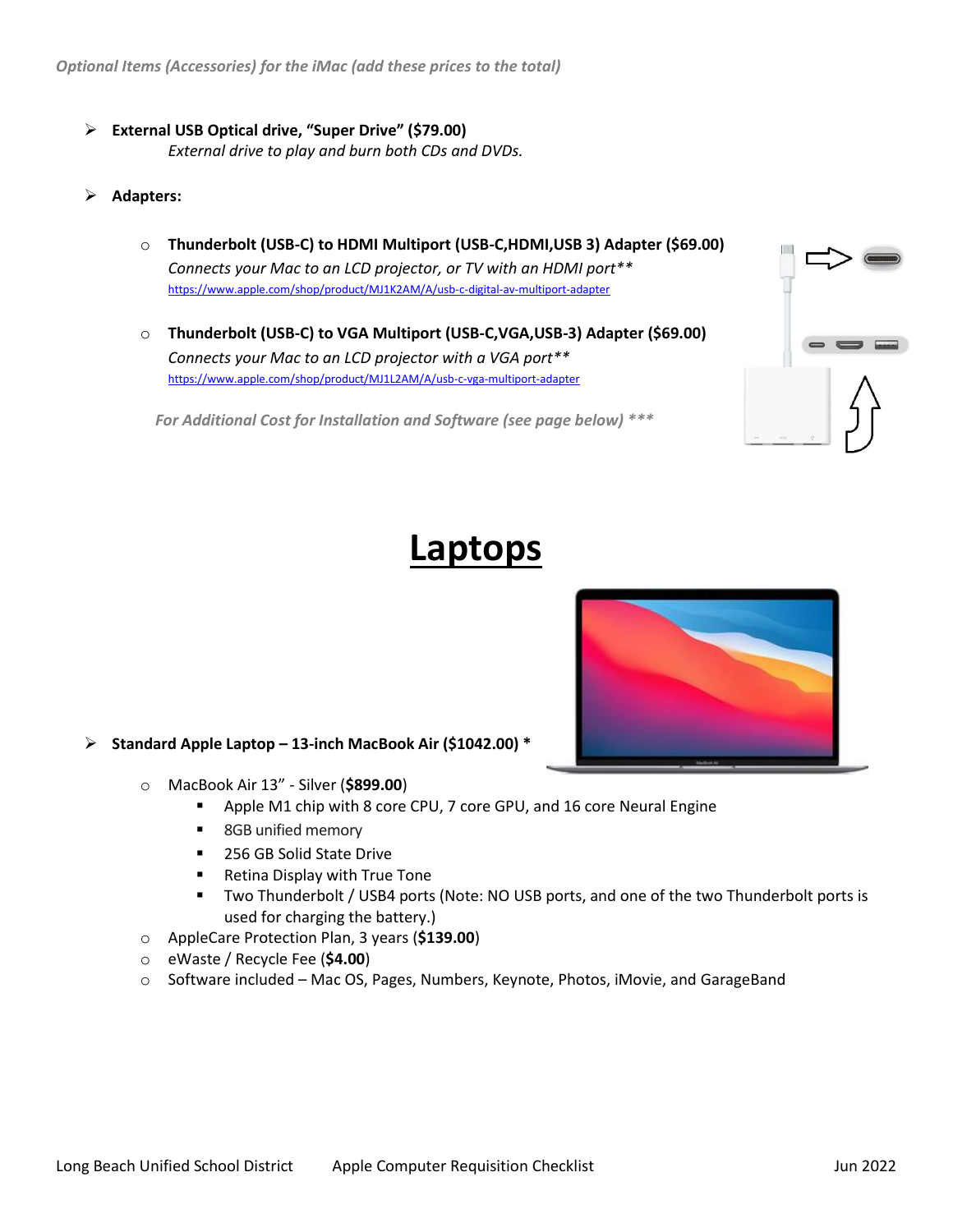

#### ➢ **Performance Apple Laptop – MacBook Pro (\$1,742.00) \***

- o MacBook Pro 13" Silver (**\$1,579.00**)
	- System on a Chip (Processor): Apple M2 chip with 8‑core CPU, 10‑core GPU, 16‑core Neural Engine
	- 16GB 2133MHz LPDDR3 unified memory
	- 512 GB Solid State Drive
	- **■** Two Thunderbolt ports (Note: NO USB ports, and one of the two Thunderbolt ports is used for charging the battery.)
- o AppleCare Protection Plan, 3 years (**\$159.00**)
- o eWaste / Recycle Fee (**\$4.00**)
- $\circ$  Software included Mac-OS Sierra, Pages, Numbers, Keynote, Photos, iMovie, and GarageBand

*For Additional Cost for Installation and Software (see page below) \*\*\**

*Optional Items (Accessories) for the MacBook Pro (add these prices to the total)*

#### ➢ **External USB Optical drive, "Super Drive" (\$79.00)**

*External drive to play and burn both CDs and DVDs. Note: Requires USB 3 port found on one of the multiport adapters.*

- ➢ **Adapters:**
	- o **Thunderbolt (USB-C) to HDMI Multiport (USB-C,HDMI,USB 3) Adapter (\$69.00)** *Connects your Mac to an LCD projector, or TV with an HDMI port\*\** <https://www.apple.com/shop/product/MJ1K2AM/A/usb-c-digital-av-multiport-adapter>
	- o **Thunderbolt (USB-C) to VGA Multiport (USB-C,VGA,USB-3) Adapter (\$69.00)** *Connects your Mac to an LCD projector with a VGA port\*\** <https://www.apple.com/shop/product/MJ1L2AM/A/usb-c-vga-multiport-adapter>